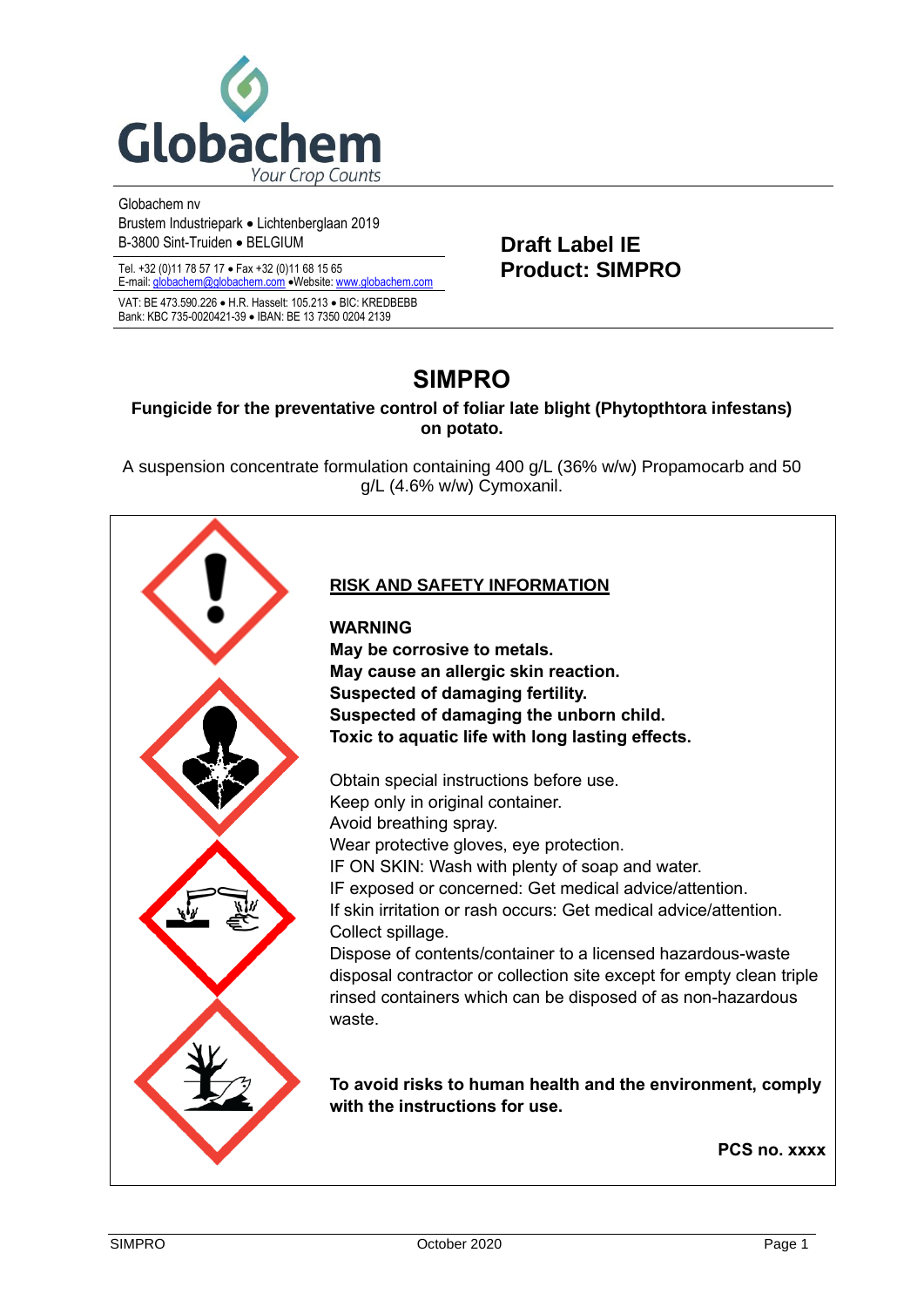

|              | <b>IMPORTANT INFORMATION</b>                        |                                           |                                                        |
|--------------|-----------------------------------------------------|-------------------------------------------|--------------------------------------------------------|
|              | FOR USE ONLY AS AN AGRICULTURAL FUNGICIDE           |                                           |                                                        |
| <b>Crops</b> | <b>Maximum</b><br>individual dose<br>(L product/ha) | <b>Maximum</b><br>number of<br>treatments | Latest time of<br>application (days<br>before harvest) |
| potatoes     | 2.5                                                 | 4 per crop                                | 14                                                     |

#### **Other specific restriction:**

The maximum in-use concentration must not exceed 3.33 g propamocarb/L and 0.417 g cymoxanil/L.

**READ THE LABEL BEFORE USE. USING THIS PRODUCT IN A MANNER THAT IS INCONSISTENT WITH THE LABEL MAY BE AN OFFENCE. FOLLOW THE PRINCIPLES OF GOOD PLANT PROTECTION PRACTICE.**

#### **PROTECT FROM FROST**

**STORE IN A COOL, DRY PLACE.**

#### **FOR PROFESSIONAL USE ONLY**

For 24 hour emergency information contact Globachem n.v. Telephone: +32 11 78 57 17

**Registration holder: GLOBACHEM NV** Brustem Industriepark- Lichtenberglaan 2019 B-3800 Sint-Truiden - Belgium Tel: +32 11 78 57 17 - Fax: +32 11 68 15 65 E-mail: [globachem@globachem.com](mailto:globachem@globachem.com) Web: [www.globachem.com](http://www.globachem.com/) **Contents: 5 to 20 L ℮ Batch No: see bottle**

# **SAFETY PRECAUTIONS**

# **OPERATOR PROTECTION**

Engineering control of operator exposure must be used where reasonably practicable in addition to the following personal protective equipment :

WEAR SUITABLE PROTECTIVE CLOTHING (COVERALLS) AND SUITABLE PROTECTIVE GLOVES when handling the concentrate.

WEAR SUITABLE PROTECTIVE GLOVES when handling contaminated surfaces.

WASH CONCENTRATE from skin and eyes immediately.

WASH HANDS AND EXPOSED SKIN before eating and drinking and after work.

WHEN USING DO NOT EAT, DRINK OR SMOKE.

## **ENVIRONMENTAL PROTECTION**

Do not contaminate water with the product or its container. Do not clean application equipment near surface water. Avoid contamination via drains from farmyards and roads.

## **STORAGE AND DISPOSAL**

KEEP IN ORIGINAL CONTAINER, tightly closed, in a safe place.

WASH OUT CONTAINER THOROUGHLY, empty washings into spray tank and dispose of safely.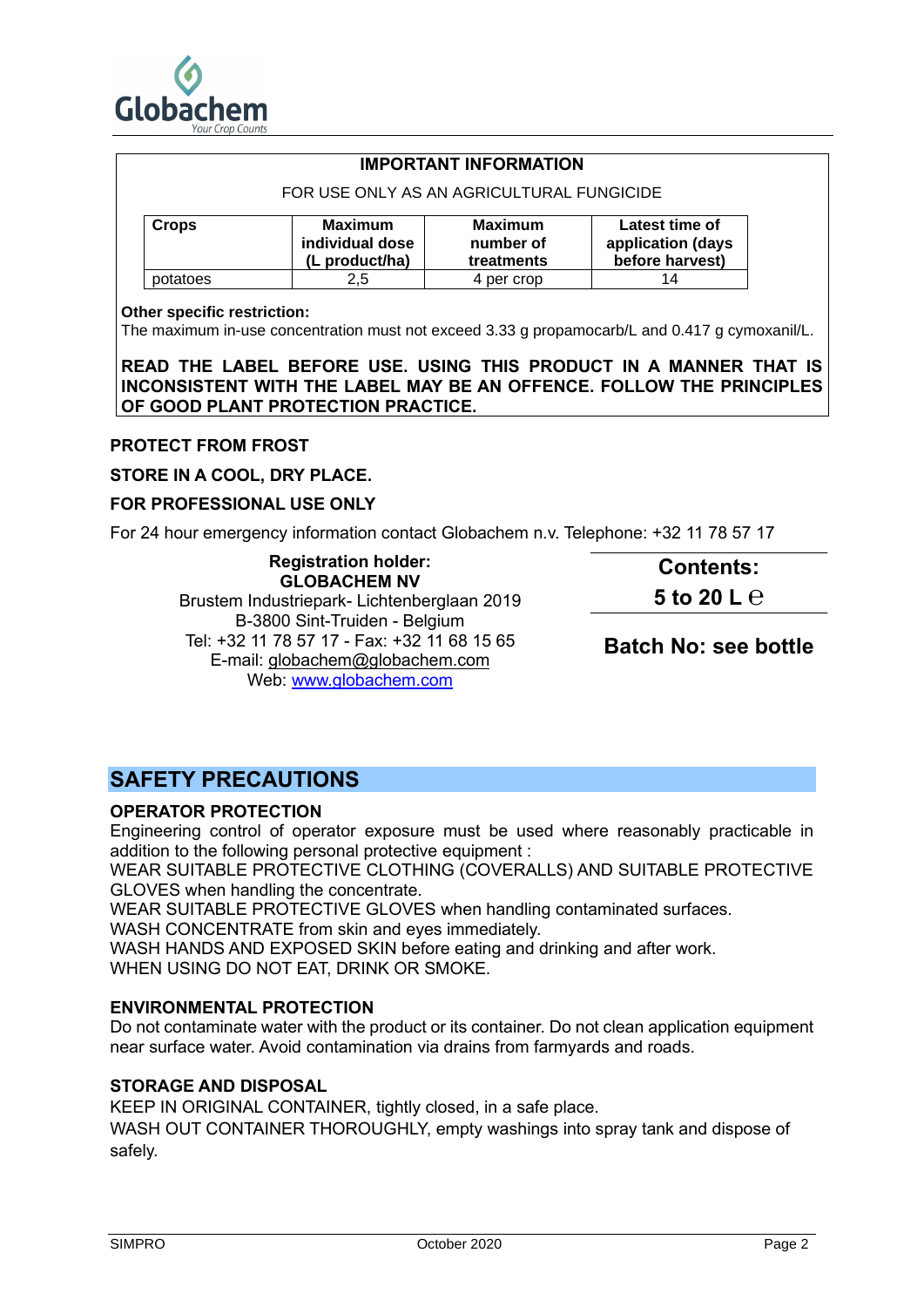

# **DIRECTIONS FOR USE**

**Important: This information is approved as part of the product label. All instructions within this section must be read carefully in order to obtain safe and successful use of the product.**

# **RESTRICTIONS OR WARNING**

Wait 14 days after last treatment before harvesting the crop.

# **DISEASES CONTROLLED**

SIMPRO is a foliar fungicide containing 400 g/L propamocarb hydrochloride and 50 g/L cymoxanil. It can be used for the preventative and curative treatment of foliar late blight (Phytopthtora infestans) on potato.

## **CROP-SPECIFIC INFORMATION**

RATE OF USE:

The degree of blight pressure should always be considered when planning fungicide applications for blight control.

SIMPRO should be used in a disease control programme at  $7 - 10$  day spray intervals and may be applied at 2.5L/ha in 300- 400 L water per hectare.

Use the lower dose rate and longer spray intervals when disease pressure is lower. If disease pressure increases (usually later in the season) then reducing the spray interval and/or increasing the rate of SIMPRO will give enhanced protection.

#### CROP VARIETIES:

All varieties of early and maincrop potatoes may be treated with SIMPRO. On crops grown for processing, consult your processor before use.

# BLIGHT CONTROL PROGRAMMES AND DISEASE RISK

Fungicides for potato blight control are predominantly protective in effect and to achieve best results the disease control programme should begin before blight becomes active in the crop. Spraying should commence when the crop meets within the row or following the first blight infection period (whichever is the earlier).

Potato blight development and disease risk is generally favoured by warm wet conditions and there are well established systems for identifying high risk periods from crop and meteorological data. Growers should monitor crops and weather conditions to establish risk levels for their crop.

Local or regional information on risk periods may also be a guide and is published from a number of sources.

Crops grown under irrigation should also generally be regarded as at high risk and treated at 7 day intervals. Treatment should be applied after irrigation. Do not apply 'SIMPRO' if rainfall is imminent.

## **APPLICATION**

Add the required quantity of SIMPRO to a half-filled spray tank with continuous agitation, then add the remaining volume of water.

Spray immediately after mixing and continue agitation during spraying.

Wash out the sprayer thoroughly with water and liquid detergent immediately after use. Finally wash out with water and drain.

## **SPRAY QUALITY**

Apply SIMPRO as a medium spray as defined by the BCPC system.